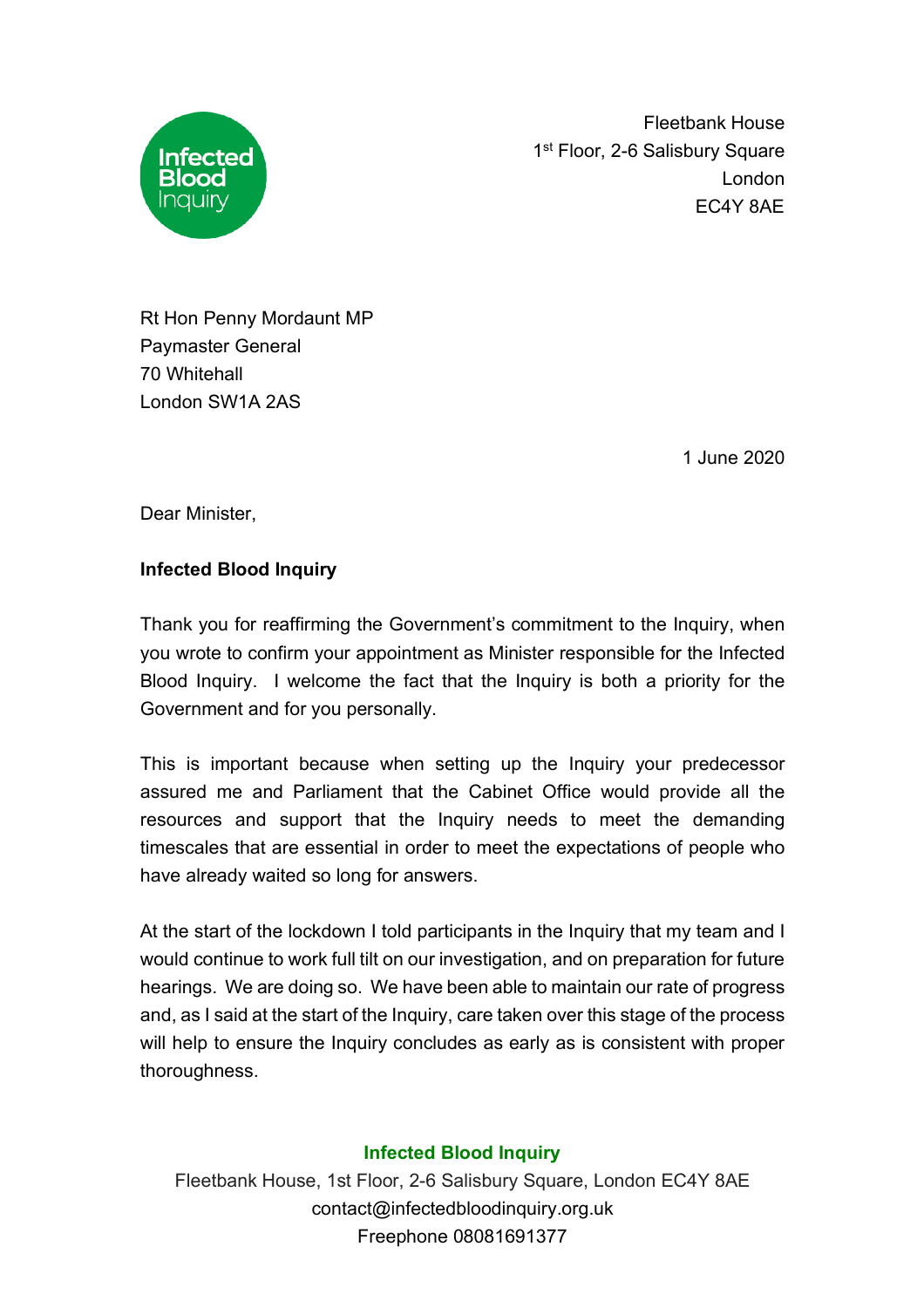I am glad also to hear your commitment to act on issues of pressing concern to participants in the Inquiry. The Government accepted the terms of reference for the Inquiry nearly two years ago now. They drew attention to access to (and variations in) financial support. I reiterated concerns about these issues after the Preliminary Hearings, along with those about access to psychological support. I did so because it seemed right that the Government, together with the devolved administrations in Cardiff, Edinburgh and Belfast, should have an early opportunity to address them.

Since then, there have been some developments: increased financial support for people infected and affected - but not for bereaved partners – in England, one-off payments in Northern Ireland, and some dedicated psychological support in Wales, Scotland and Northern Ireland. Though I understand that these have been welcomed as interim measures pending any recommendation I may make in the Inquiry Report, I am aware that there is still concern for many participants.

It remains the case that the majority of people infected and affected do not have access to dedicated psychological support despite having had to struggle with the corrosive effects of infection, the debilitating side-effects of treatment (often with the destructive uncertainties of knowing that whether that treatment would succeed was speculative), and the brutal manifestations of stigma. All of this on top of losses of career, social and educational opportunity, and finance: and in many cases, also bereavement. The evidence given to me not just from people infected and affected but also from the Inquiry's panels of leading psychosocial, HIV and hepatitis experts is that dedicated psychological support is long overdue.

It remains the case that bereaved partners in Scotland have secure financial provision but elsewhere in the UK they do not. It remains the case that people in Wales and Northern Ireland receive lower levels of financial support. It remains the case that many of those who have suffered the grinding hardship that came with infection are haunted by worries that they will leave impoverished those who have already sacrificed much of their own lives and dreams by standing by and caring for them.

## **Infected Blood Inquiry**

Fleetbank House, 1st Floor, 2-6 Salisbury Square, London EC4Y 8AE contact@infectedbloodinquiry.org.uk Freephone 08081691377